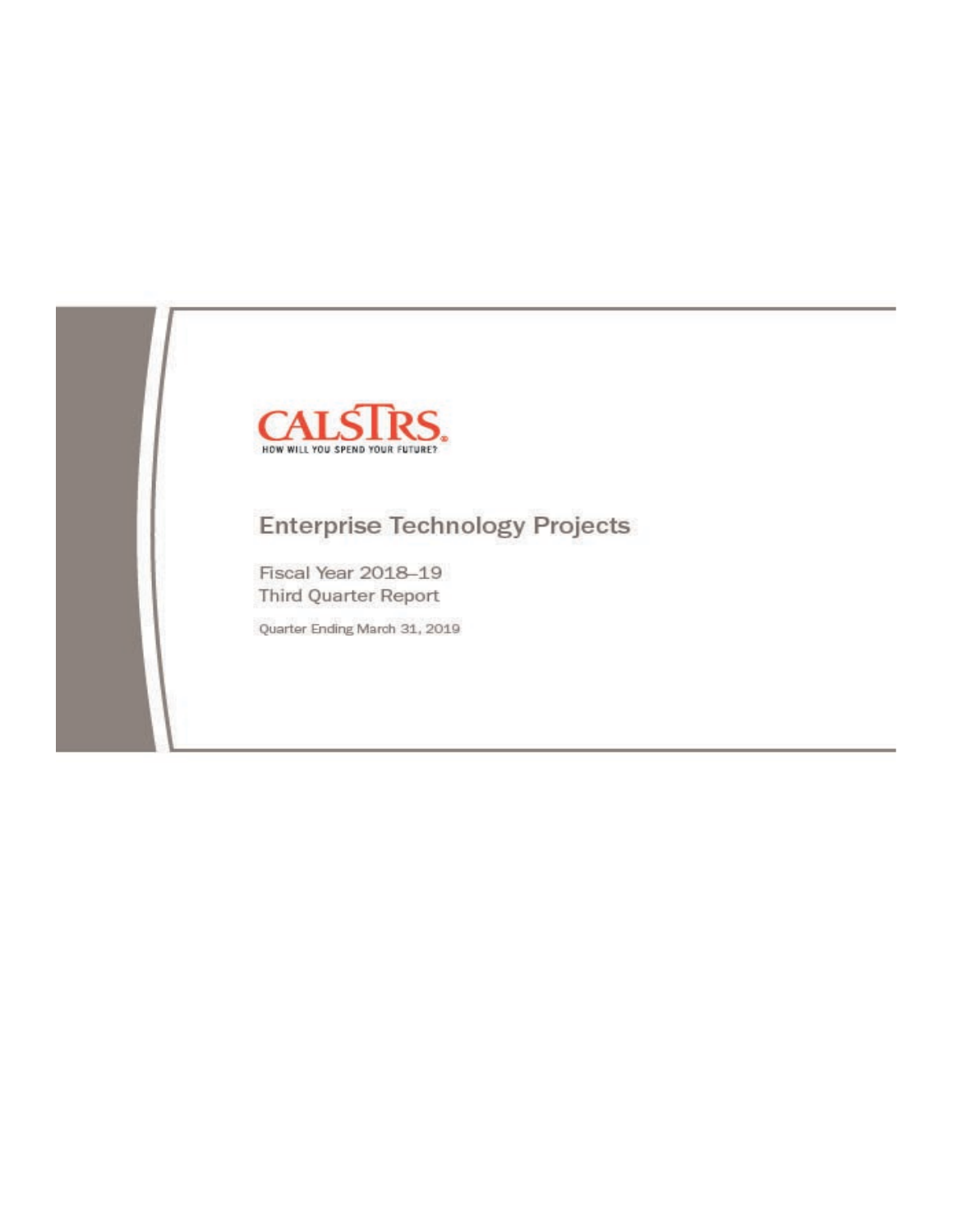### ENTERPRISE PROJECTS – FISCAL YEAR 2018/2019 – THIRD QUARTER

At the end of the third quarter for fiscal year 2018-19, CalSTRS had eight enterprise projects, four major technology projects over \$1 million and four additional projects under \$1 million.

Of the four projects under \$1 million, one is completed, one is on track to be completed within schedule and budget, one is requesting additional funding, and one is requesting a schedule extension.

The Project Management Office (PMO) monitors and reports monthly on the technology appropriations budget and enterprise projects' status to the Enterprise Program Investment Council (EPIC) and quarterly to the Teachers' Retirement Board.

### Enterprise Program Investment Council Members

**Jack Ehnes** Chief Executive Officer

**Julie Underwood** Chief Financial Officer

**Cassandra Lichnock** Chief Operating Officer

**Lisa Blatnick** Chief of Administrative Services

**Grant Boyken** Public Affairs Executive Officer

**Andrew Roth** Benefits and Services Executive Officer

**Ashish Jain** Chief Technology Officer

**Debra Smith** Chief Operating Investment Officer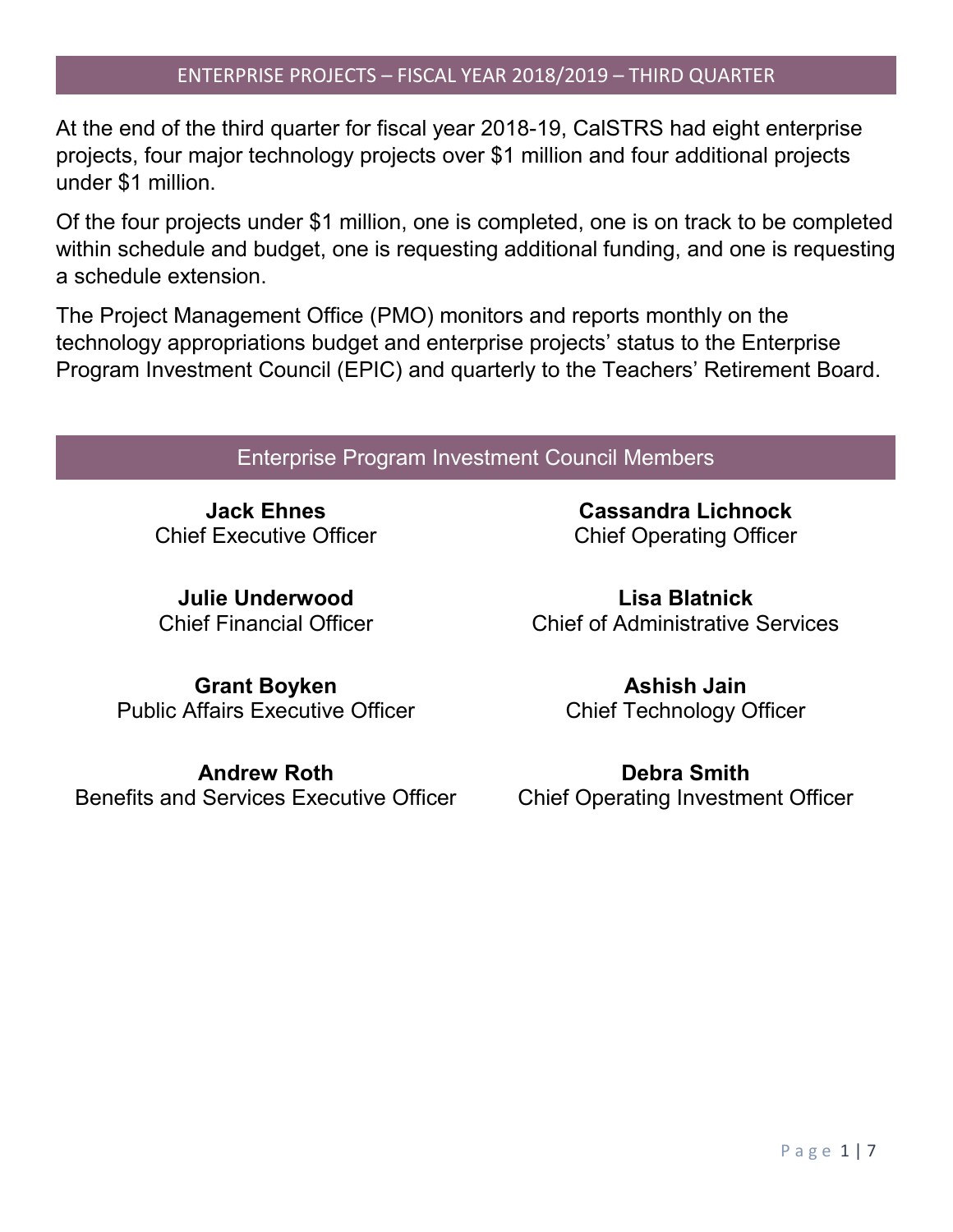### Major Enterprise Technology Projects – Fiscal Year 2018/2019 – Third Quarter

| <b>Project Name</b>             | <b>Project Duration</b> | <b>Schedule</b><br>(Status) | Project Budget <sup>1</sup> | Budget Expended <sup>2</sup> | <b>Budget</b><br>(Status) |
|---------------------------------|-------------------------|-----------------------------|-----------------------------|------------------------------|---------------------------|
| Data Quality                    | Nov 2011 - Jul 2020     |                             | \$25,981,894                | \$18,082,014                 |                           |
| <b>Pension Solution</b>         | Jul 2014 – Jan 2023     |                             | \$285,833,040               | \$148,547,165                | $^{\circ}$ <sup>3</sup>   |
| <b>SAP SuccessFactors</b>       | Dec 2018 – Jun 2020     |                             | $$1.2M - $1.7M$             | \$0                          | $\bullet^4$               |
| <b>Transformation Readiness</b> | Jul 2016 - Jun 2021     |                             | \$16,416,930                | \$5,947,714                  |                           |

<span id="page-2-3"></span><sup>4</sup> SAP SuccessFactors – Represents an average of estimates to complete Phase 1; actual budget to be determined through the procurement process.

| Schedule & Budget Indicators • On Track |  |  |  | Warning $\bullet$ Critical $\checkmark$ Complete $\checkmark$ Cancelled $\check{\odot}$ Not Started |  |  |
|-----------------------------------------|--|--|--|-----------------------------------------------------------------------------------------------------|--|--|
|-----------------------------------------|--|--|--|-----------------------------------------------------------------------------------------------------|--|--|

<span id="page-2-0"></span> <sup>1</sup> Project Budget – Amount represents the sum of the projects' prior years' actual expended, remaining encumbrances, and current and future years budgeted amounts.

<span id="page-2-1"></span><sup>2</sup> Budget Expended – Amount represents the total expended.

<span id="page-2-2"></span><sup>3</sup> Pension Solution – Represents the actual and projected amounts for the project through March 31, 2019.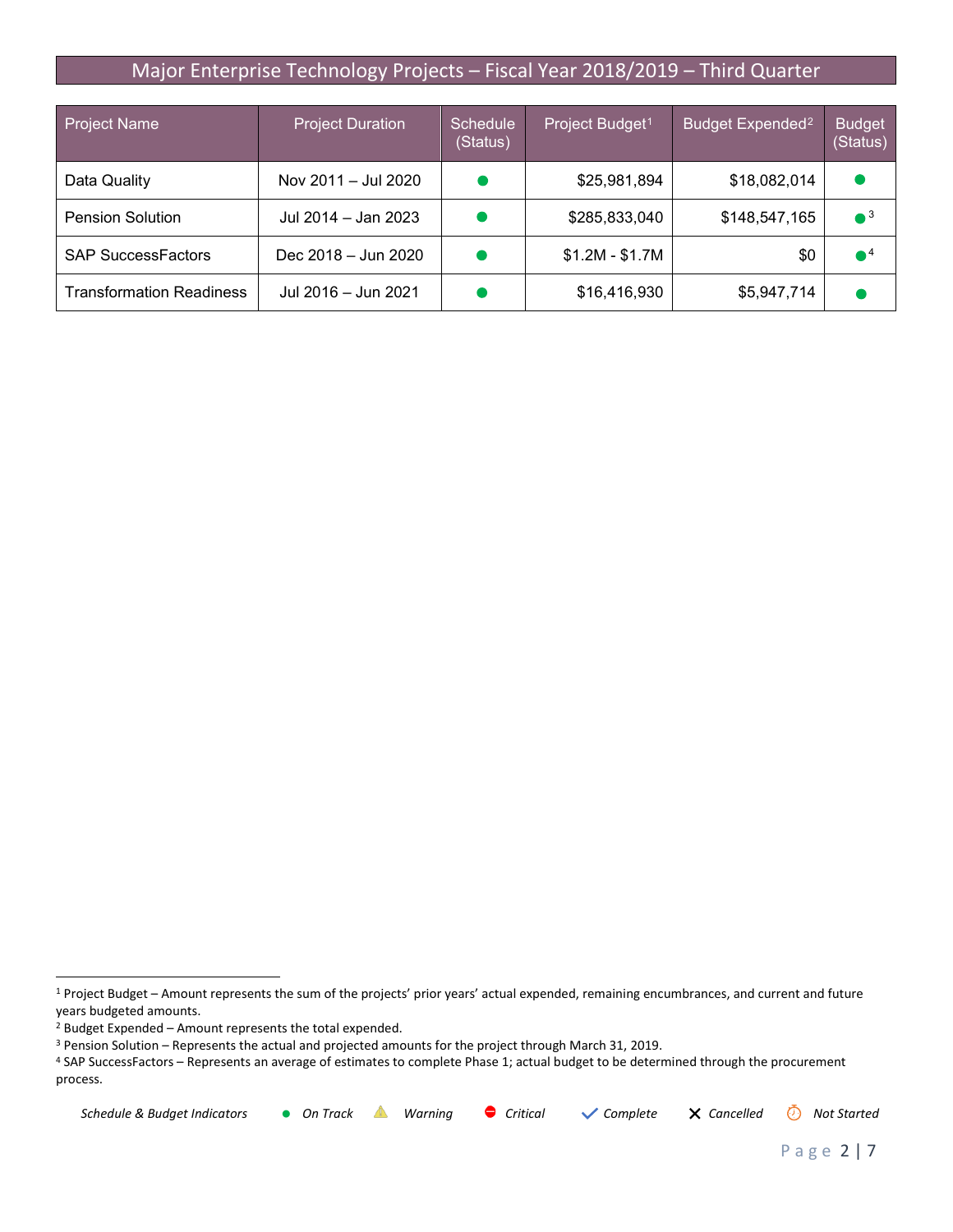## DATA QUALITY

The Data Quality project (formerly Data Preparation) is in the second phase of data cleansing to include data clean-up and preparation for conversion to the new pension administration system.



### Accomplishments – Period Ending March 31, 2019

- Completed Termination Out of Balance<sup>[5](#page-3-0)</sup> Non-Member Accounts.
- Completed Member Lifecycle<sup>[6](#page-3-1)</sup> (Fix 1 of 3) Change of Membership Dates.

### Planned Major Activities & Milestones by June 30, 2019

- Complete Member Lifecycle (Fix 2 of 3) Reverse and Rereport.
- Complete Member Lifecycle (Fix 3 of 3) Line Splitting.
- Complete Termination Out of Balance Contributions After Benefit Effective Date (BED).

#### Project Schedule Status Timeline



<span id="page-3-0"></span> <sup>5</sup> Termination Out of Balance – Correction of erroneous contribution and interest amounts on accounts that were not closed out correctly after benefit inception or for which there should not be contributions and interest remaining.

<span id="page-3-1"></span><sup>6</sup> Member Lifecycle – Changes to membership dates and/or employer reporting lines that will not convert successfully because they do not occur within begin and end dates of member lifecycles as defined in the new pension administration system. Includes three discreet fixes: Change of Membership Date, Reverse and Re-report of lines, and Splitting of Lines.

<span id="page-3-2"></span><sup>7</sup> As approved by Pension Solution Steering Committee.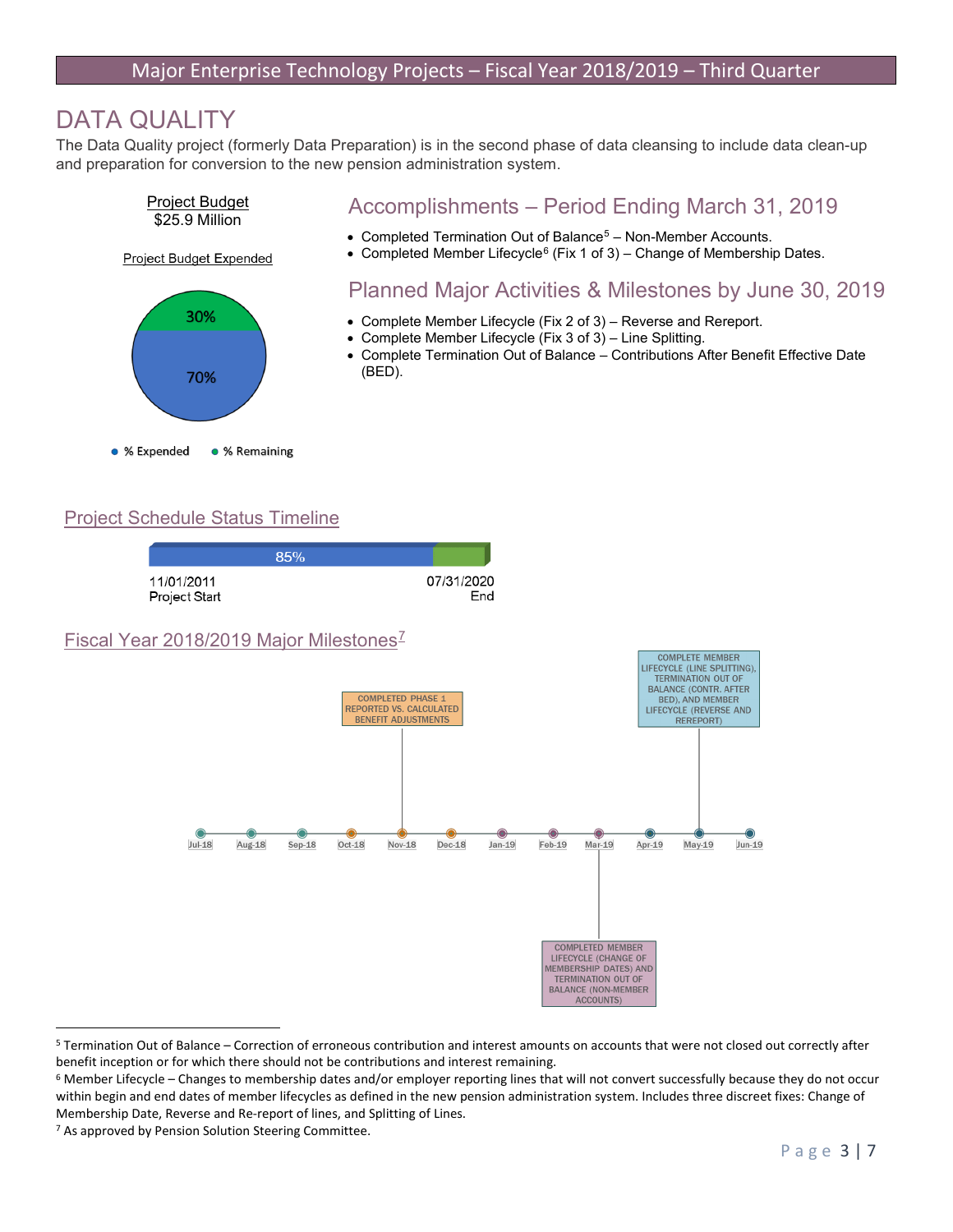## PENSION SOLUTION

The Pension Solution project will replace CalSTRS legacy pension administration system to increase the organization's ability to respond to business and customer needs; enhance services to members, beneficiaries, staff and employers; gain long-term operational efficiencies; and improve internal controls.



#### Project Schedule Status Timeline[8](#page-4-0)

| 55%           |            |
|---------------|------------|
| 07/01/2014    | 01/31/2023 |
| Project Start | End        |

#### Fiscal Year 2018/2019 Major Milestones



<span id="page-4-0"></span> <sup>8</sup> Pension Solution Status Timeline represents the project period beginning with the Fiscal Year 2014-15 through the July 2018 board-approved change request of January 2023.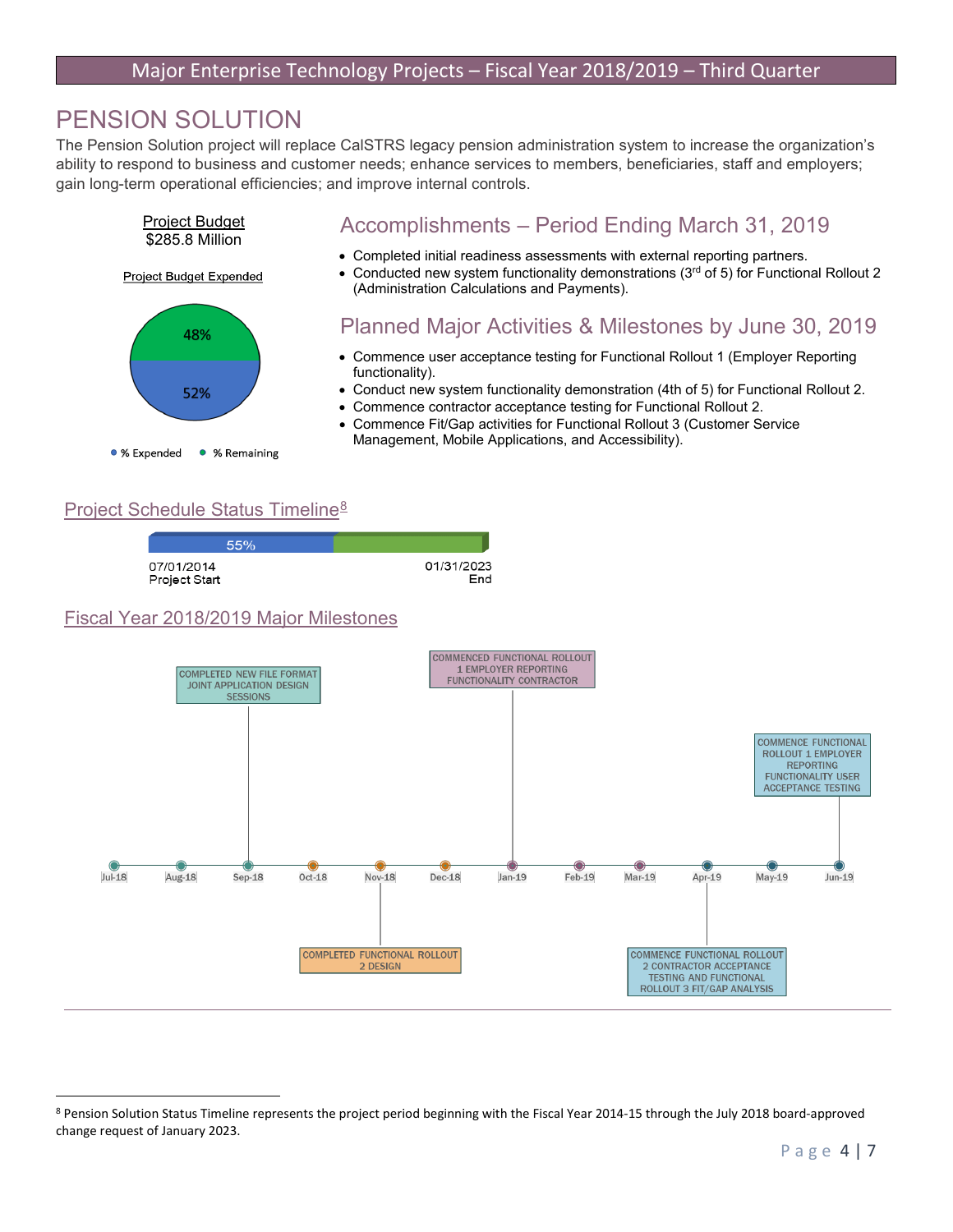## SAP SUCCESSFACTORS

The SAP SuccessFactors project will improve efficiencies by automating Human Resource (HR) processes, delivering real-time data and a self-service platform for all CalSTRS staff. The solution includes a core HR platform and tools for time management, learning and development, performance and goals, succession planning, onboarding, workforce planning and analytics. This is a multi-year project that will be implemented in phases. Employee Central is the first module and includes a core HR platform and time management.

## Project Budget – Employee Central Implementation<sup>[9](#page-5-0)</sup> \$1.2M - \$1.7M



### Accomplishments – Period Ending March 31, 2019

- Completed Request for Proposal (RFP); began approval cycle process.
- Updated business process catalog related to SuccessFactors implementation.
- Began business process documentation and requirements refinement for Employee Central.
- Conducted project kick-off meeting and delivered project presentation to HR Leadership.
- Created change management plan and administered first business readiness survey.
- Released Request for Personnel Action for three temporary back-fill resources in HR.

### Planned Major Activities & Milestones by June 30, 2019

- Release implementation services RFP for vendor responses.
- Release Request for Offers for a solution architect and testing resource.
- Conduct focus group workshop to name the new HR Tool.
- Staff temporary back-fill resource positions in HR.

### Project Schedule Status Timeline

21% 12/01/2018 Project Start

06/30/2020 End

#### Fiscal Year 2018/2019 Major Milestones



<span id="page-5-0"></span> <sup>9</sup> SAP SuccessFactors – Represents an average of estimates to complete Phase 1; actual budget to be determined through the procurement process.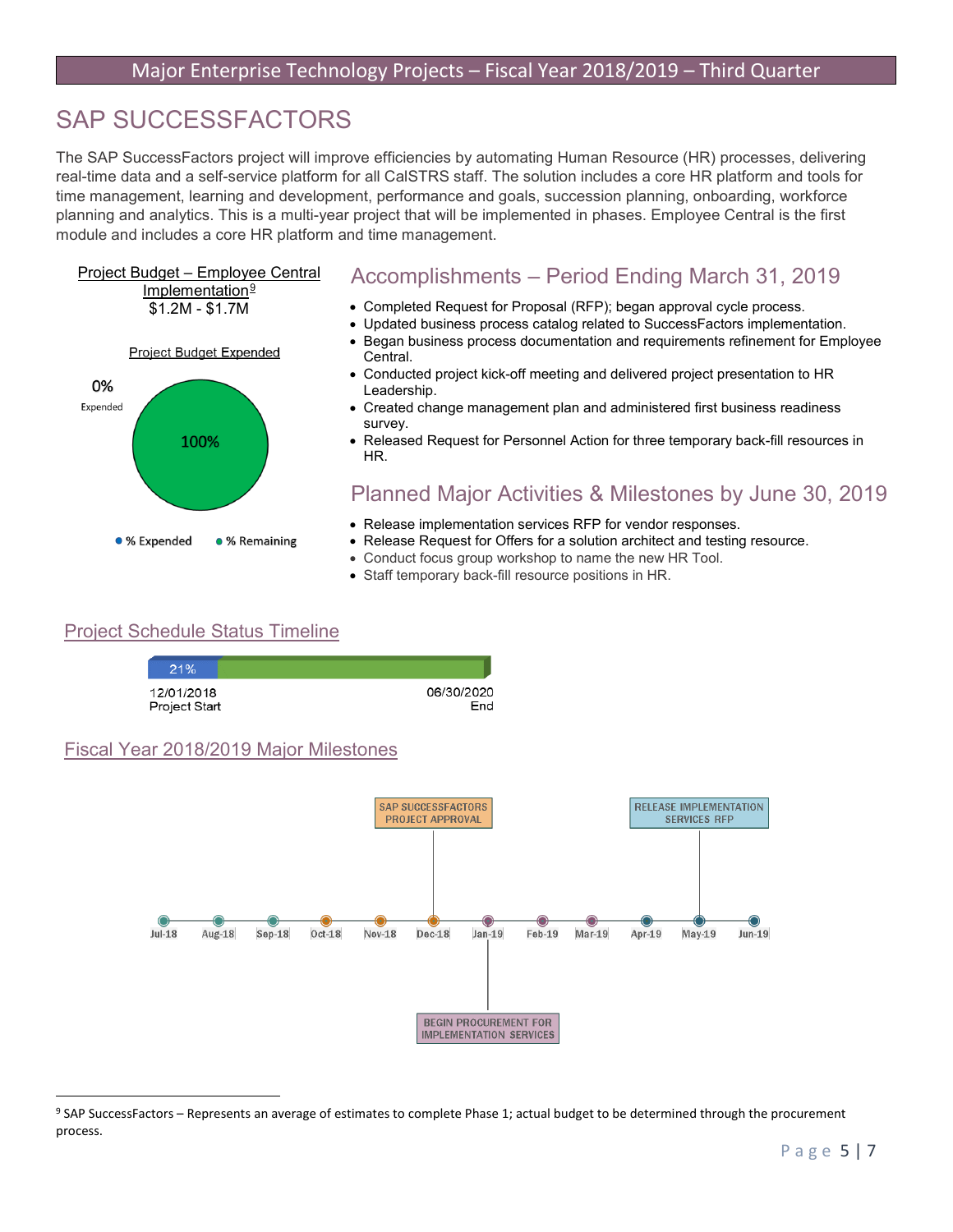## TRANSFORMATION READINESS

The Transformation Readiness project (formerly Business Transformation) supports business areas and prepares staff for impacts, changes and benefits from large enterprise modernization efforts.



### Accomplishments – Period Ending March 31, 2019

- Presented three transformation readiness overview sessions about employer readiness to the enterprise.
- Created and published Pension Solution orientation training course.
- Finalized change management roadmap tool for each business area impacted by the Pension Solution project.
- Completed Functional Rollout 1 employer reporting functionality training outlines, curriculum guides, facilitator guides and computer-based-training storyboards for employer reporting sources and internal staff.
- Briefed technology executive on his business area's readiness for the new system.
- Introduced business area trainers training tool to be used for the new system.

### Planned Major Activities & Milestones by June 30, 2019

- Deliver change management roadmaps to each business area impacted by the Pension Solution project.
- Performed enterprise education about employer functionality user acceptance testing.
- Conduct quality assurance on the thirteen (13) employer reporting functionality training course storyboards and facilitator guides with Training Services and Member Account Services.

### Project Schedule Status Timeline

| 55%                         |            |     |
|-----------------------------|------------|-----|
| 07/01/2016<br>Project Start | 06/30/2021 | End |

#### Fiscal Year 2018/2019 Major Milestones